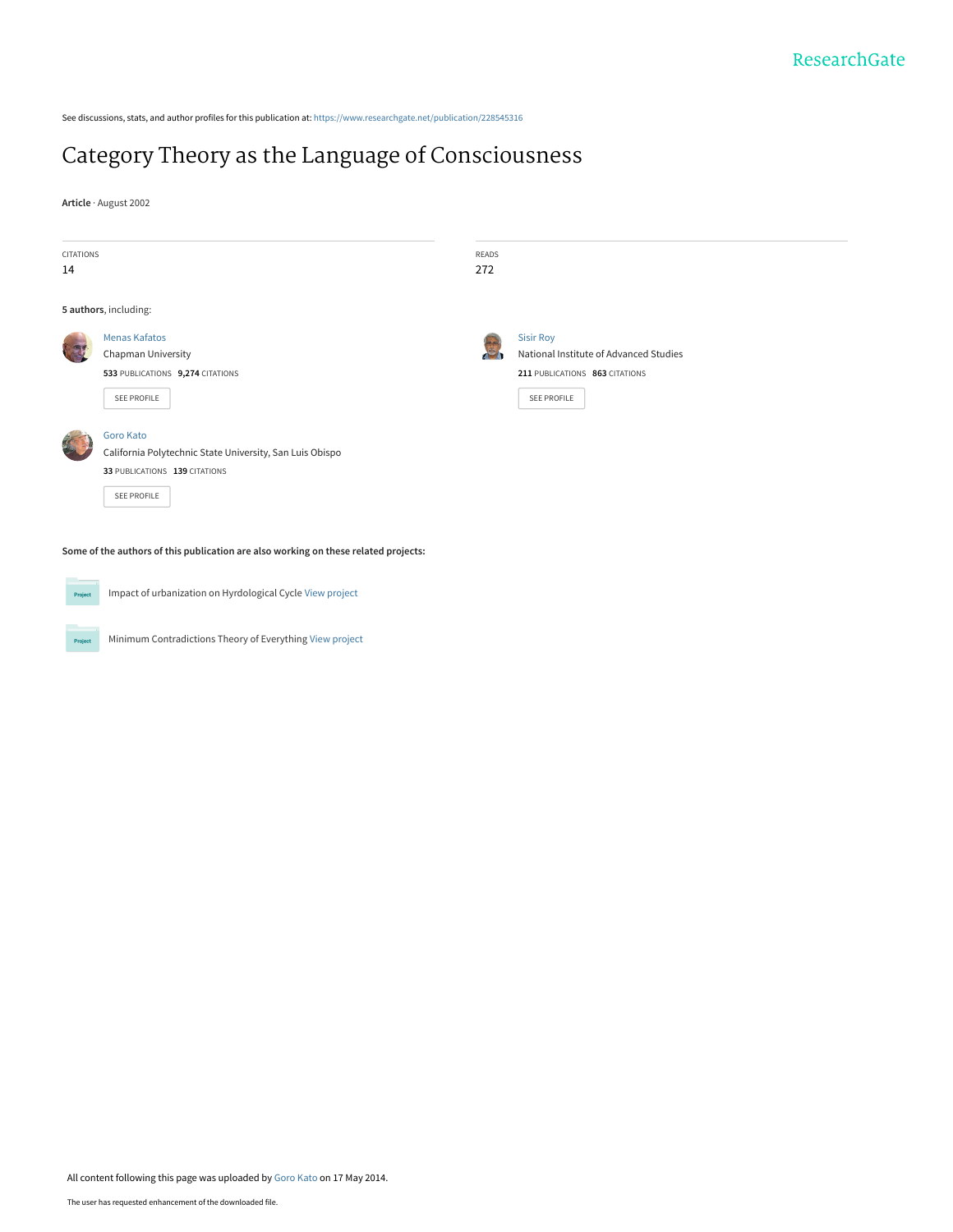# **Category Theory as the Language of Consciousness**

Danie1e C. Struppa Department of Mathematical Sciences George Mason University, Fairfax, VA 22O30-4444 USA Email: dstruppa@osf1.gmu.edu

Menas Kafatos School of Computational Sciences George Mason University, Fairfax, VA 22O30-4444 USA Email: mkafatos@gmu.edu

Sisir Roy Physics and Applied Mathematics Unit Indian Statistical institute, Calcutta -700 035, India Email: sisr@isicl.in

> Goro Kato Department of Mathematics California Polytechnic State University San Luis Obispo, CA 93407 USA

Richard L. Amoroso Noetic Advanced Studies Institute, Physics Lab 120 Village Square MS 49, Orinda, CA 94563-2502 USA Email: noeticj@mindspring.com

**Abstract.** A form of Category theory with Grothendieck topologies is utilized to provide a preliminary mathematical formalism allowing the mathematical interpretation of the ideas of the principles of a conscious universe. Category theory is the most generalized form of mathematics and as such is shown to be the most suited tool for establishing a link between physical theory and perennial philosophies.

 $\mathcal{L}_\mathcal{L} = \mathcal{L}_\mathcal{L}$ 

 $\mathcal{L}_\mathcal{L} = \{ \mathcal{L}_\mathcal{L} = \{ \mathcal{L}_\mathcal{L} = \{ \mathcal{L}_\mathcal{L} = \{ \mathcal{L}_\mathcal{L} = \{ \mathcal{L}_\mathcal{L} = \{ \mathcal{L}_\mathcal{L} = \{ \mathcal{L}_\mathcal{L} = \{ \mathcal{L}_\mathcal{L} = \{ \mathcal{L}_\mathcal{L} = \{ \mathcal{L}_\mathcal{L} = \{ \mathcal{L}_\mathcal{L} = \{ \mathcal{L}_\mathcal{L} = \{ \mathcal{L}_\mathcal{L} = \{ \mathcal{L}_\mathcal{$ 

*Keywords*: Category theory, Consciousness, Functors, Noetic theory, Perennial philosophy, Sheaf theory

#### **1. Introduction**

In a series of recent papers[19-21] Kato and Struppa have developed a mathematical formalism (essentially based on the theory of categories with Grothendieck topologies, [18] to describe and interpret a general theory of consciousness. More precisely, our efforts there were to provide a mathematical formalism which would allow us to interpret mathematically the ideas of a conscious universe, as described in the work of Nadeau and Kafatos (see [15], but also the more recent [16] and [17]).

Our efforts were, so far, at a rather primitive stage and mostly provide a language for the description of consciousness. To employ a metaphor, we felt as if we

were trying to show that the theory of conics is an appropriate language to describe planetary motion, but without yet understanding Newton's fundamental laws of dynamics.

Independently and somewhat earlier, Amoroso, Draganescu, and Kafatos have developed (see [1-2], [6],[11-13]) a rigorous and coherent framework for consciousness studies, which is based on a few fundamental principles. Such principles, philosophical in nature but grounded on established physical theories, hint to the necessity of developing a mathematical tool set which will both embody and describe those principles.

This paper will show that the categorical framework proposed by Kato and Struppa is in fact

Noetic Journal Vol. 3 No. 3, July 2002 271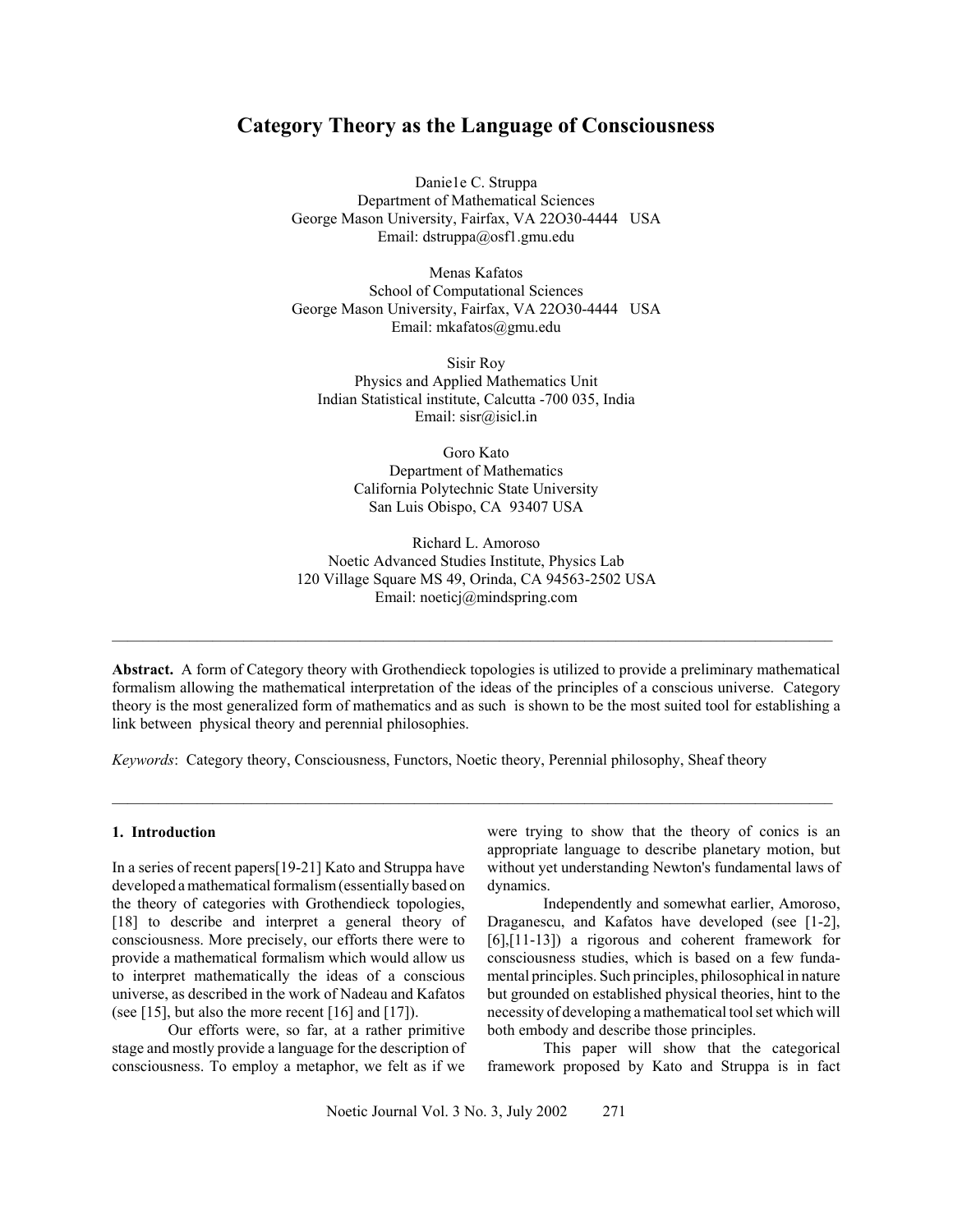appropriate to embody the principles established by Kafatos and his collaborators. This is not surprising, since [19] was written as a consequence of several conversations between Kafatos and Struppa, and specifically of [11]. This paper will also show how the fundamental current description of physical reality find a place in this general framework, and how perennial philosophies can be interpreted in these new terms.

The plan of the paper is as follows. In section 2 we describe the fundamental principles of consciousness as they have been detailed in [12]. These are the principles which guide our model, and we will later prove that in fact our framework provides a good representation for such principles. In section 3 we provide the mathematical background for our model. Such background essentially consists of the theory of sheaves and the theory of categories. While a full description of such theories is clearly beyond the scope of this paper, we wanted to make this work self-contained, and we are therefore giving all the necessary details. Essential references for this section are Bredon [5] and Lawvere and Schanuel [25]. Section 4 is devoted to a description of the model of consciousness developed by Kato and Struppa in [19-21]. As the reader will see, the model is evolving as it is commented upon by different scientists, and therefore its current status is not necessarily the one originally described in [19]. Section 5 provides the linkage with established physical theories, and shows how our model for a conscious universe does indeed fit within currently widely accepted models for physical descriptions of the universe. Finally, the last section goes back to the issue of perennial philosophies. The links between Shaivism and modern physics have been pointed out in [14]; in this final section, we show how our new model conforms with the fundamental ideas of Shaivism, and of other Eastern philosophies.

#### **2. Principles Of Consciousness**

This section is mostly based on some principles in Kafatos [12], which have later been expanded in a work of Draganescu and Kafatos [6]. The starting point is our belief that the current science cannot completely explain not only life, mind and consciousness, but also the nature of matter and reality. We are convinced that while science has been extremely successful, a new ontological model of reality is needed to peek into the mysteries of deep and underlying reality. In particular, science has to move away from a fundamental reductionistic approach, which essentially states that the whole is composed of simpler parts yielding discreteness, and that the study of the whole can be reduced to the study of its parts. We can refer to this as to the *Simplicity principle*, which much of current science seems to espouse.

Our program, on the other hand, is based on the assumption that any model for a conscious universe (and for a theory of deep reality consistent with the most recent discoveries in physics as well as with traditional wisdom) must satisfy a few fundamental principles. The reader is referred to $[1-3, 6, 11-16]$  for more details on these principles and their relationships with both quantum physics and more traditional points of view.

*Self-organization***:** The principle of self-organization, in the structural domain, is the result of specific formal laws that govern a domain. Gravity, for example, leads to self-organized objects like planets, starts, galaxies and cluster of galaxies. Non-linearity seems to be an essential feature for a rich range of self-organized structures. But self-organization does not restrict itself to the physical domain. Similar phenomena occur at the social level as well (as the rise and organization of Internet shows). The emergence of life in the universe is itself a process of self-organization. It is important to note that through self-organization, complex things arise and are built from simpler things. This principle, nevertheless, does not contradict the complexity principle.

*Complementarity* (or *duality*): The nature of deep reality is essentially and unavoidably dual. Particle-like and wave-like behaviors are inextricably connected and must be inherent in any world description. Complementarity manifests itself in the whole/part behavior of reality, in the energetic/informational properties of deep reality (see e.g. [6] for a more detailed description of the informational nature of reality), in the wave/particle duality in the universe, in the structural/phenomenological aspects of consciousness, etc. A very interesting consequence of this complementarity principle is described in [11] and [15], through the notion of observational and theoretical horizons of knowledge. We refer to those references for more details.

*Complexity*: This is the opposite of the simplicity principle described before. It states that deep reality must be described in terms of complex objects which cannot be reduced to simple ones. By this we mean that while complex objects can be described in terms of simple ones, even a full description and understanding of the simple components of a complex object is not sufficient to allow a reconstruction of the nature of the complex object one started with. A different way of expressing this concept is by saying that complex objects and processes cannot be achieved by a series of simple operations. A corollary of this principle states that consciousness itself is a diffused notion whose nature cannot be explained by a reductionist approach. This principles is strongly related to the notion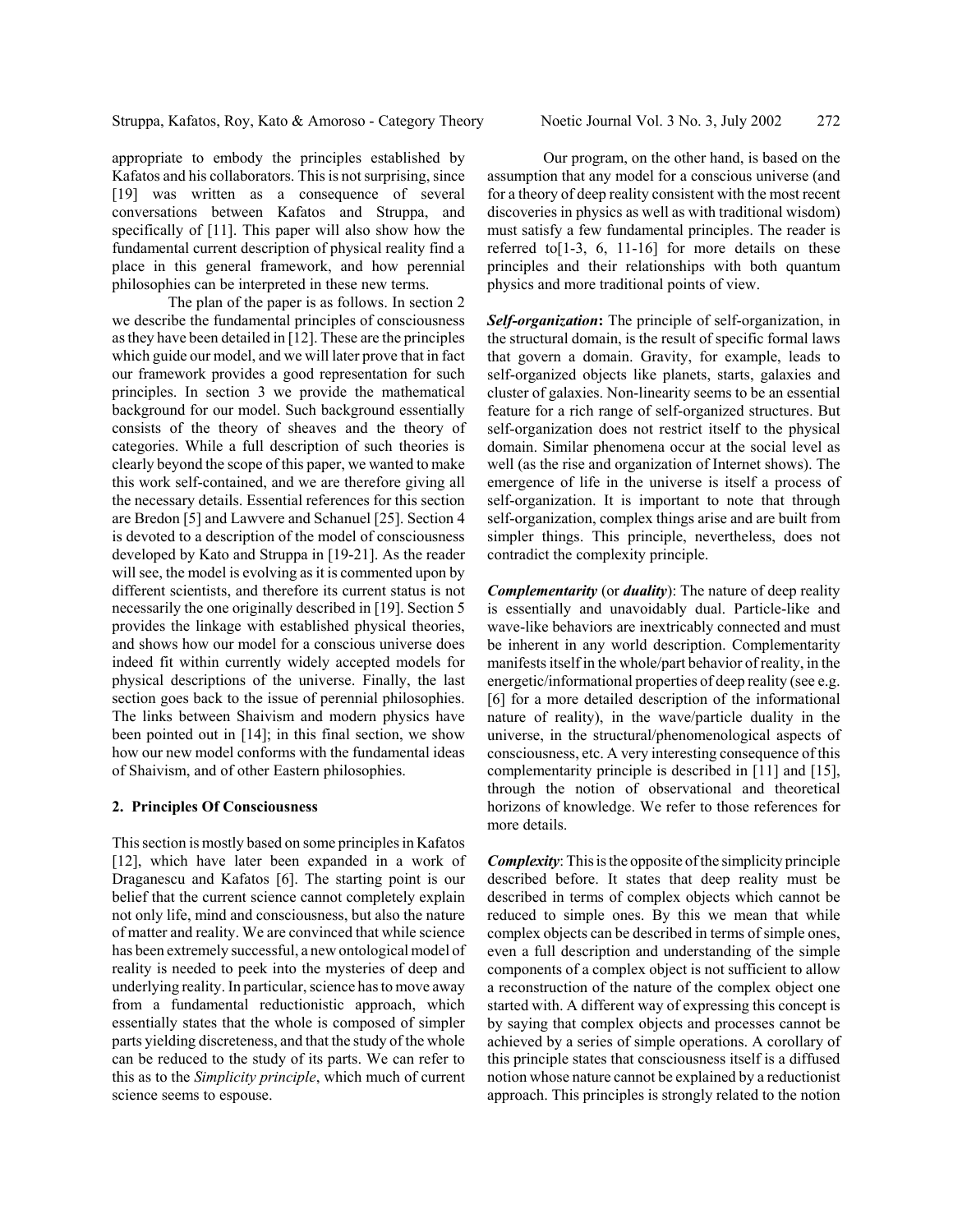of irreversibility and is the basis for the arrow of time.

*Causality:* The principle of casuality simply states that a certain action causes something to happen. In nature, a causal law take the form that, similarly to actions by an individual, certain processes tie causes and effects together. We can often consider the system acted upon as a closed (local) system while the disturbance causing the change is considered to be external.

*Self-similarity:* An analysis of both microscopic and macroscopic cosmological constants shows that the universe exhibits a surprising self-similarity. Consciousness, in particular, exhibits such a feature. The universe is a conscious entity, composed of conscious entities which, in turn, contain the entire universe itself.

*Non-locality* (or *wholeness*): Non-locality, as a physical phenomenon, is currently firmly established (see e.g. [15- 17]). In the framework of the standard model of quantum mechanics, a spatial non-locality produces an entanglement of elementary particles across separated regions in space. A temporal non-locality states that the path followed by a particle is not determined until a delayed experimental choice is made, and seems to indicate an entanglement of past and future. In [15], finally, a third kind of non-locality is postulated, which would imply the unified whole of space-time converging to the wholeness unity of the deep underlying reality. In this context, both spatial and temporal non-localities are now particular cases of this more global, third, kind on non-locality.

## **3. Mathematical Background: Sheaf Theory And Category Theory**

Sheaf theory was developed mostly by Leray [9] in the forties and fifties to deal with some fundamental problems in the theory of differential equations. It then quickly spread to algebraic geometry, whose look has been fundamentally modified by the introduction of this new tool, and is now widely employed both in algebraic geometry and in algebraic analysis. The idea behind the notion of a presheaf and of a sheaf is simple enough, and was stimulated by the study of spaces of functions for which a few fundamental properties are true. The first property is that when you have two functions which coincide on sets where both are defined, then both functions are the restriction of some function defined on a larger set. The second property is that in order for a function to vanish, it is enough to analyze it locally and see whether it vanishes on a covering of an open set.

Interestingly enough (for our purposes), sheaves

can be defined in two different ways which are complementary and dual to each other. For the sake of clarity we will present both of them, without showing the equivalence. For all the details on sheaf theory, we refer the reader to Bredon's treatise [5].

Let *T* be a topological space (we make no assumptions on this space at this point; it need not be Euclidean or even metrizable; it may or may not have order or algebraic structures). A sheaf on *T* is a triple (*S,T,p*) where *S* is another topological space, and  $p: S \to T$  is a continuous map such that for any *x* in *T*, the fiber

$$
p^{-1}(x) \tag{1}
$$

is a topological abelian group, with the topology induced

by *S* on it. Each object  $p^{-1}(x)$  is said to be a "stalk" for the sheaf *S*. This construction shows a sheaf as a collection of localized stalks and explains the terminology "sheaf" for it. An important concept in sheaf theory (and we will soon see its role in a different construction for sheaves) is the notion of section. A section of the sheaf  $(S, T, p)$  on an open set *U* of *T*, is a continuous map  $q: U \to S$ , such that  $p(q(x)) = x$  for any *x* in *U*.

Let us point out that we have chosen to look at sheaves of abelian groups here (i.e. both stalks and sections on an open set are groups in which the operation is commutative). In actuality, one can replace groups with other algebraic structures (or even more sophisticated objects) and still have a corresponding notion of sheaves. We will come back to this issue once we have defined the notion of a category.

There is however a different way of introducing sheaves, which appears to us to be more interesting. In this different point of view, a sheaf can be seen as a complete presheaf, a representation which will show sheaves as diffused objects, rather than collection of localized stalks. A presheaf is quite simply an assignment of an abelian group  $S(V)$ , to every open set V in T. Namely a presheaf is a map

$$
P: Top(T) \to Ab. Groups
$$

$$
V \to P(V).
$$
 (2)

which associates to each open set  $V$  in Top  $(T)$  (by this symbol we mean the topology on *T* , i.e. the the set of all open sets in *T* ) an abelian group (by Ab. Groups we mean the set of all abelian groups). In addition we require that this map satisfies a few natural conditions.

If  $V_1$  is an open subset of  $V_2$ , then there is a group homomorphism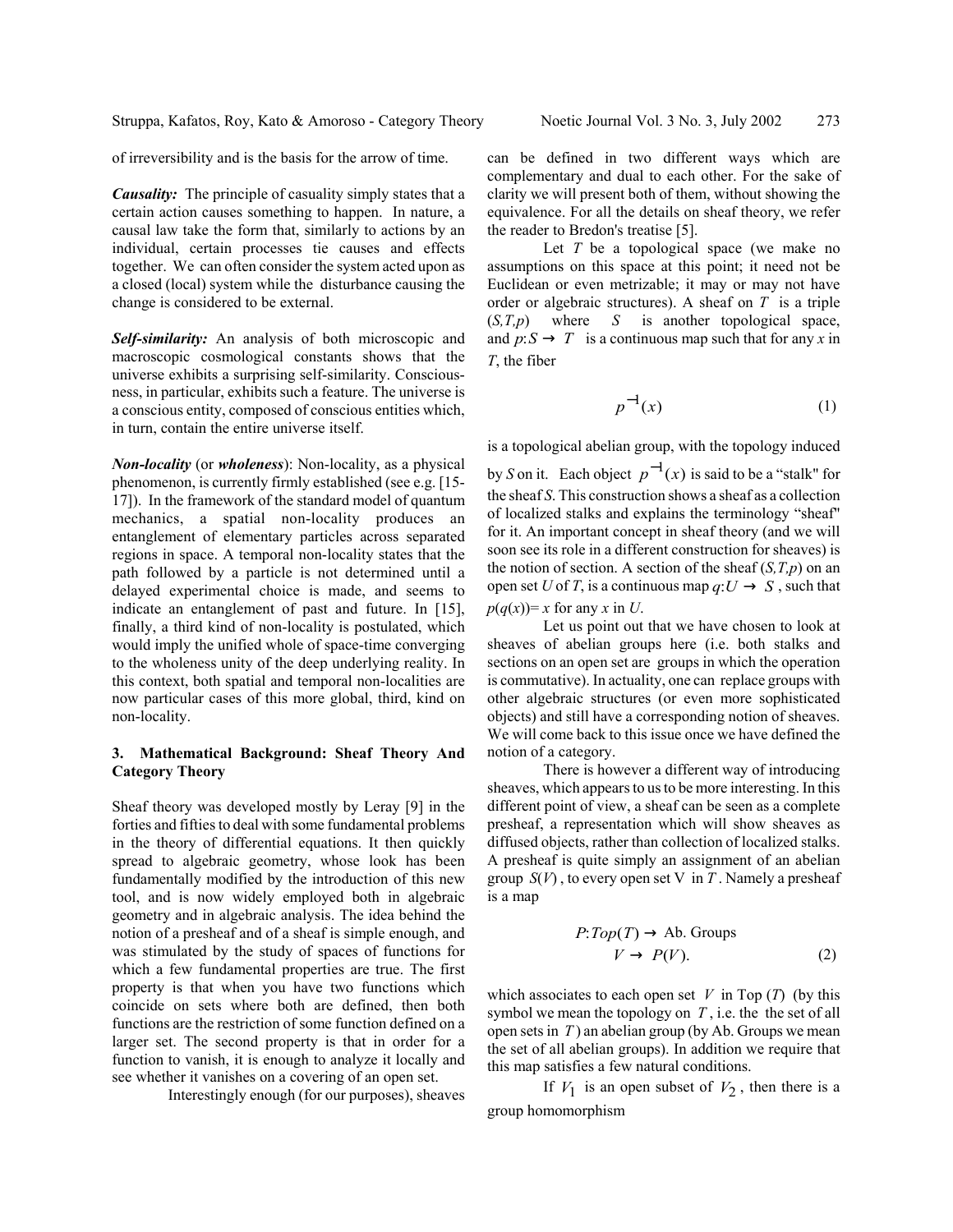$$
r_{12}:S(V_2) \to S(V_1) \tag{3}
$$

These homomorphisms are called "restrictions", because this is what they are in the classical examples from analysis (where sheaves are defined primarily as sheaves of functions). These homomorphisms must satisfy two conditions:

If  $V_1$  is contained in  $V_2$  which is contained in  $V_3$ , then  $R_{13}$  (defined because  $V_1$  is contained in  $V_3$ ) is the composition of  $R_{23}$  with  $R_{12}$ .

Finally, since each open set  $V_1$  is contained in itself, the map  $R_{11}$  is always the identity. In this description, the elements of *S*(*V*) are called sections of *S* over *V* .

It may be useful, for the reader, to fix his/her attention on a couple of important examples of presheaves. If we take *T* to be the real line (or the real plane), then one can easily construct the presheaf of continuous functions, by associating to each open set *V* the Abelian group *C* (*V*) of continuous functions on *V* . Similarly one can construct the presheaf of bounded functions by associating to each open set *V* the Abelian group *B* (*V*) of bounded functions on *V*. Note that in both cases the restriction maps are in fact the usual restrictions, namely if *U* is contained in *V* the restriction map is the map that associates to a function defined on *V*, the same function but defined only on *U*.

In order for a presheaf to be a sheaf, we need a technical property known as completeness. Intuitively this corresponds to the two following properties:

- (a) objects which are locally trivial in *P* are also globally trivial in *P*;
- (b) objects which locally belong to *P*, do actually belong to *P*.

These properties can be expressed in technical terms as follows:

- (a) Let *V* be an open set in *T*, and let  $V_i$  be an open covering of *V* (i.e. *V* is the union of the open sets  $V_i$ ). If f is a section on V, such that all its restrictions to the  $V_i$  's vanish, then  $f$  itself vanishes.
- (b) Let *V* be an open set in *T* and let  $V_i$  be an open covering of *V*. Suppose we have sections  $f_i$  defined on each  $V_i$ , and suppose that the restriction

of  $f_i$  to the intersection of  $V_i$  and  $V_j$  coincides with the restriction of  $f_j$  to the intersection of  $V_i$  and  $V_j$ , for all indices *i* and *j*. Then there exists a section *f* on *V* whose restrictions to each coincides with  $f_i$ .

With reference to our previous examples, it is clear that continuous functions satisfy both (a) and (b) and therefore the presheaf of continuous functions is also a sheaf. On the other hand, bounded functions satisfy (a) but not (b) (just think of  $f(x) = x$ , which is clearly locally bounded, but not globally bounded on the entire real line). Bounded functions thus are a presheaf but not a sheaf. It is also possible to construct examples of presheaves which satisfy (b) but not (a). Such structure are called consheaves in [20], where they are studied for their role in consciousness theory. The role of "local existence" versus "global existence" is particularly important in the discussion of time in modern physics. In [23] and [24], for example, the authors argue for a solution to the problem of time based on its local existence, while rejecting its possible global existence.

When a sheaf is defined through its sections, it is possible to show that it is also a sheaf in the localized sense, by defining its stalks through the algebraic process of direct limit (see \citeB for details) by setting, for every *x* in *T*,

$$
p^{-1}x = \text{ind }\lim S(V) \tag{4}
$$

where the inductive (direct) limit is taken over the family of open sets *V* containing *x*.

Before moving on to a description of category theory, we also wish to note that should a presheaf *S* be not complete (i.e. *S* does not satisfy at least one of the two properties (a) and (b)), then we can still build a sheaf through (1), but the sections of the sheaf one thus constructs (sheafification process) does not coincide with the sections of the original presheaf.

While sheaves and presheaves are an important concept, they are just objects of an even more fundamental concept in mathematics: categories. Category theory was created as a general framework for many different concepts in mathematics back in the forties. After a period in which it was looked upon as mostly an algebraic theory of great generality, it has now proved its fundamental importance, as the fundamental tool in algebraic analysis (see e.g. [18] for an as elementary treatment as possible).

A category *C* is a collection of objects, and maps between objects, such that for each map one object is specified as domain and one object is specified as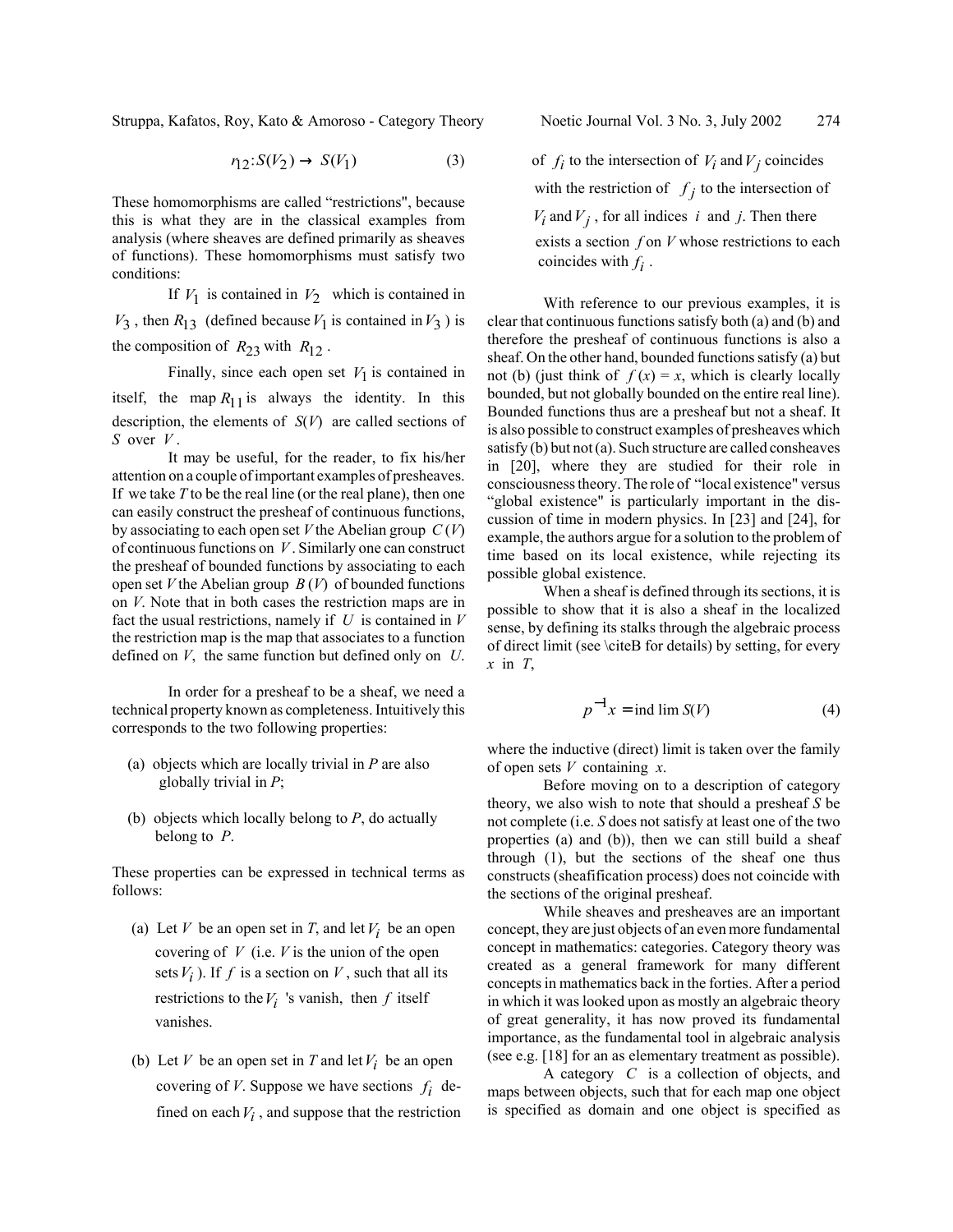codomain. In addition, for each object in *C* , an identity map is defined, whose domain and codomain coincide with the objects. The maps can be composed and the composition laws satisfy the identity rule (i.e. any map composed with the identity map is left unchanged) as well as the associative law.

Examples of categories abound in mathematics. For starters, the set of all abelian groups and group homomorphisms is a category, denoted by Ab. Groups. If, instead of abelian groups, we look at any other algebraic structure, we will recognize that they also give rise to categories. The set of all vector spaces and linear transformations is a category. The set of all fields and field homomorphisms is a category, etc. Maybe the simplest example in this class is the category of sets and maps among sets.

One need not restrict one's attention to the case of algebraic structures. The set of all topological spaces and continuous maps is a category, and so is the set of all open sets in a topological space; in this case the maps are the inclusion maps between pairs of nested open sets. This category is usually referred to as Top(*T*), where *T* denotes the base topological space.

Sheaf and presheaf homomorphisms can be defined, and then both sheaves and presheaves form categories. The usual notation for these categories is Sh(*T*) and Presh (*T*), where again *T* denotes the base topological space.

Maps between categories can be defined as well, and they are called functors. A functor is a map

$$
F: A \to B,\tag{5}
$$

between two categories which associate to each object in *A* an object in *B*, and to each map in *A* a map in *B*, with the proviso that if  $f: A_1 \rightarrow A_2$  is a map between objects in *A*, then its image  $F(f)$  under the functor *F* is a map  $F(f)$ :  $F(A_1) \rightarrow F(A_2)$  between the corresponding objects in *B***.** Moreover, a functor maintains composition of maps, and maps identity maps to identity maps.

The simplest example of a functor is the so called forgetful functor. Given an algebraic category *A* (say, the category of abelian groups and group homomorphisms) and the category *S* of sets, the forgetful functor associates to each abelian group the set of its elements and to each group homomorphisms the corresponding set map. In other words, this functor effectively "forgets" the algebraic structure of the groups, and only looks at them as sets.

Another example of a functor is a presheaf. In fact, a presheaf associates to each object in Top(*T*), an object in the category of abelian groups, and to each inclusion in Top $(T)$  (i.e. a map in Top $(T)$ ), a group homomorphism (the careful reader will note that the direction of this second map is actually the reverse of the inclusion; we say that this is a controvariant functor when this happens).

Finally, let us point out that while our original definition of a presheaf (and sheaf) was with values in the category of abelian groups, one may in fact replace that category with any other category, and still have a presheaf. For our analysis of consciousness, as a matter of fact, we will consider presheaves with values in an (a priori) infinite product of categories (one can show that products of categories can be defined and are still categories). Another interesting use of category theory occurs in connection with the study of holographic principles in quantum spacetime (see [26]).

#### **4. A Category Theory Model For Consciousness**

In this section we build on our two previous sections and we summarize the ideas expressed in [19-20], in order to show explicitly how they fit the fundamental principles described in section 2.

In our framework we have a topological space *T,* which we think of as a "generalized time", and conscious entities are described as presheaves (or consheaves, see [20]) from *T* to a product of categories over a (possibly uncountable) index set *J*.

A few words on *T*. The time which we, as conscious beings, experience, is a linear, uni-dimensional space, i.e. the real line *R*. This allows us to experience notions such as the "time arrow", past, present, and future, as well as birth and death. From our point of view *T* is a general topological space (a priori not necessarily Euclidean, nor even locally Euclidean). We only ask that there is an embedding

$$
i: R \to T \tag{6}
$$

so that conscious entities "live" and are "diffused" over this generalized time *T*. At the same time, any conscious entity can be restricted to *I®*) and such a restriction is what we perceive as the "life" of the conscious entity in "our" linear time. Note, in this regard, that the restriction of a (pre)sheaf to a closed subset of *T* (in this case the image of *R*) is still a (pre)sheaf on the closed subset. Note also that, in general, the original (pre)sheaf cannot be reconstructed only from its restriction. There are, in sheaf theory, notions of specialized sheaves which can be reconstructed from their restrictions. When sections on an open set can be uniquely extended to global sections, for example, we say that the sheaf is flabby. In our theory, therefore, we will have some entities which are flabby, but not all entities need be. A similar notion can be given for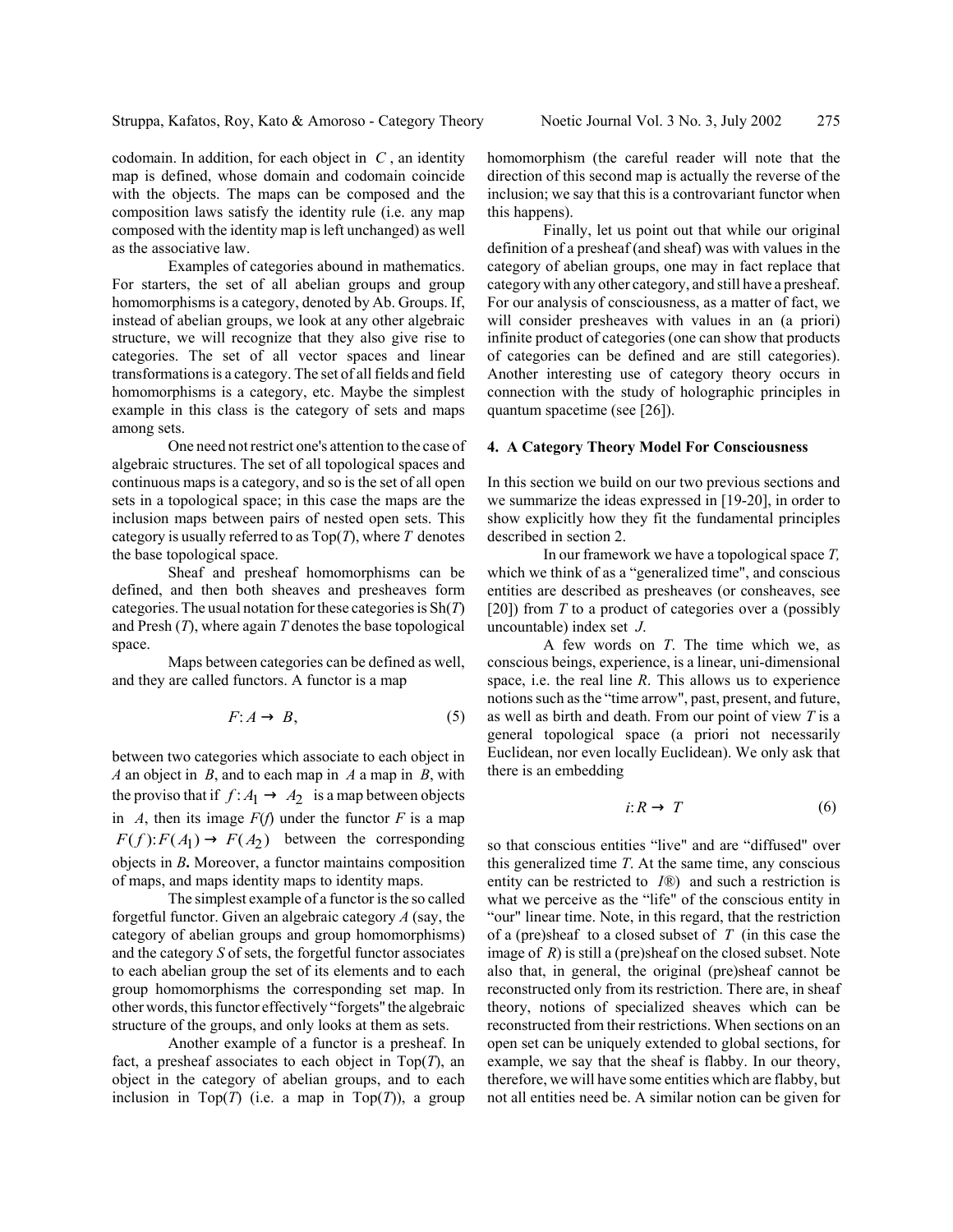reconstructions from closed sets (soft sheaves).

We also note that this model allows for multiple times, through different embeddings of *R* into *T*. This model is therefore consistent with the many-worlds interpretation of quantum mechanics; in particular, and consistently with the many-worlds interpretation (see [36]), our model does not require, neither does expect, a collapse of the wave function to generate different worlds. In our model, the several worlds exist simultaneously. One may mention here that as time is connected to the notion of change, so our generalized time must necessarily lead to a notion of generalized change.

A few words are given here on how the fundamental principles indicated in section 2 can be mapped onto our theory.

*Simplicity* emerges when we define a sheaf as simply a union of its fibers or stalks and, therefore, we look at them as composed of simple parts. On the other hand, presheaves also demonstrates why complexity cannot be reduced to simplicity in our model. In fact, we see how a presheaf allows for the creation of *complexity* (interpreted as non-triviality) to arise from trivial objects. This appears to be in agreement with the fact that conscious beings are composed of atoms which may not be conscious entities in itself.

*Self-organization* is a very clear principle which is embedded in our description of the universe. The structures we look at are self-organized at several different levels. At the lowest level we have *elements,* which come together to form, for example, *groups* or other algebraic structures. These algebraic structures come together to form *categories*, and one can then push further to create *cluster of categories*, and so on.

If indeed conscious entities are described as presheaves on *T*, their *complementarity* nature is naturally embedded in their very way in which presheaves and sheaves are constructed. When sheaves are looked upon from the point of view of the triple (*S,T,p*), they exhibit a localized nature, while when they are described through the notion of complete presheaves, they assume a diffuse character. Interestingly enough, while both descriptions are adequate ones, on each given theorem (which we may regard as an experiment) we will most likely use only one or the other representation, in accordance with the principle of complementarity.

*Causality* can be expressed through maps between different sheaves. The irreversibility which is in embedded in the notion of (local) causality can be expressed by maps which don't admit an inverse.

We also want to show how \it self-similarity is modeled within our sheaf theoretical model. Recall that sheaves on a topological space *T*, Sh(*T*) , form a category. Therefore a conscious entity *P* is a sheaf with values in a product *C* of categories. If one of these categories is a categories of sheaves, we have that within that same conscious entity *P*, and we find again a conscious entity of the form of a sheaf on a (new) topological space *X*. The process repeats ad infinitum, thus providing a clear evidence for self-similarity in this model.

Finally, *Non-locality* is a typical property of an element of a sheaf (or a presheaf). Since *T* is our generalized time (or spacetime) we see that an element of a sheaf is globally defined on such a spacetime, but its local expressions are indeed linked by properties which are non-local. The beauty of our model is that the interpretation of *T* allows us to have a unified way to consider both space and time non-locality. In fact, it allows us to consider what [15] defines as non-locality of the third kind (within spacetime).

#### **5. Category Theory and the Physical World**

Recent debates [3-4] on the global non-existence of time have drawn lot of attention in the scientific community. Hartle [10] considered the equation

$$
H\psi = 0\tag{7}
$$

where,  $\psi$  is the state of the universe belonging to a

suitable Hilbert Space *H* where *H* is the total Hamiltonian of the universe defined on the Hilbert space *H*. This equation implies that there is no global time for the universe, as the state of the universe is an eigenstate for the total Hamiltonian *H* and, therefore, does not change. However, this does not imply the non-existence of local time either [24]. Kauffman and Smolin [22] drew two conclusions about the nature of time:

- 1. Time is essentially local.
- 2. Time is to be identified with the evolution of the system itself (which we can call the local system).

We emphasize that Kauffman and Smolin did not challenge the assumption that the absence of global time implies the absence of local time.

In this paper we have introduced a concept called "generalized time'' in the global or topological sense. This is not be confused with the usual property of time i.e., local time (where there is ordering like past, present and future). In our case no ordering is considered for the set (like partial ordering). This can be understood easily if we consider the physical observables since they are closely connected to the issue of time. An operator corresponding to the physical observable must locate the information it is to measure by reference to the physical configuration of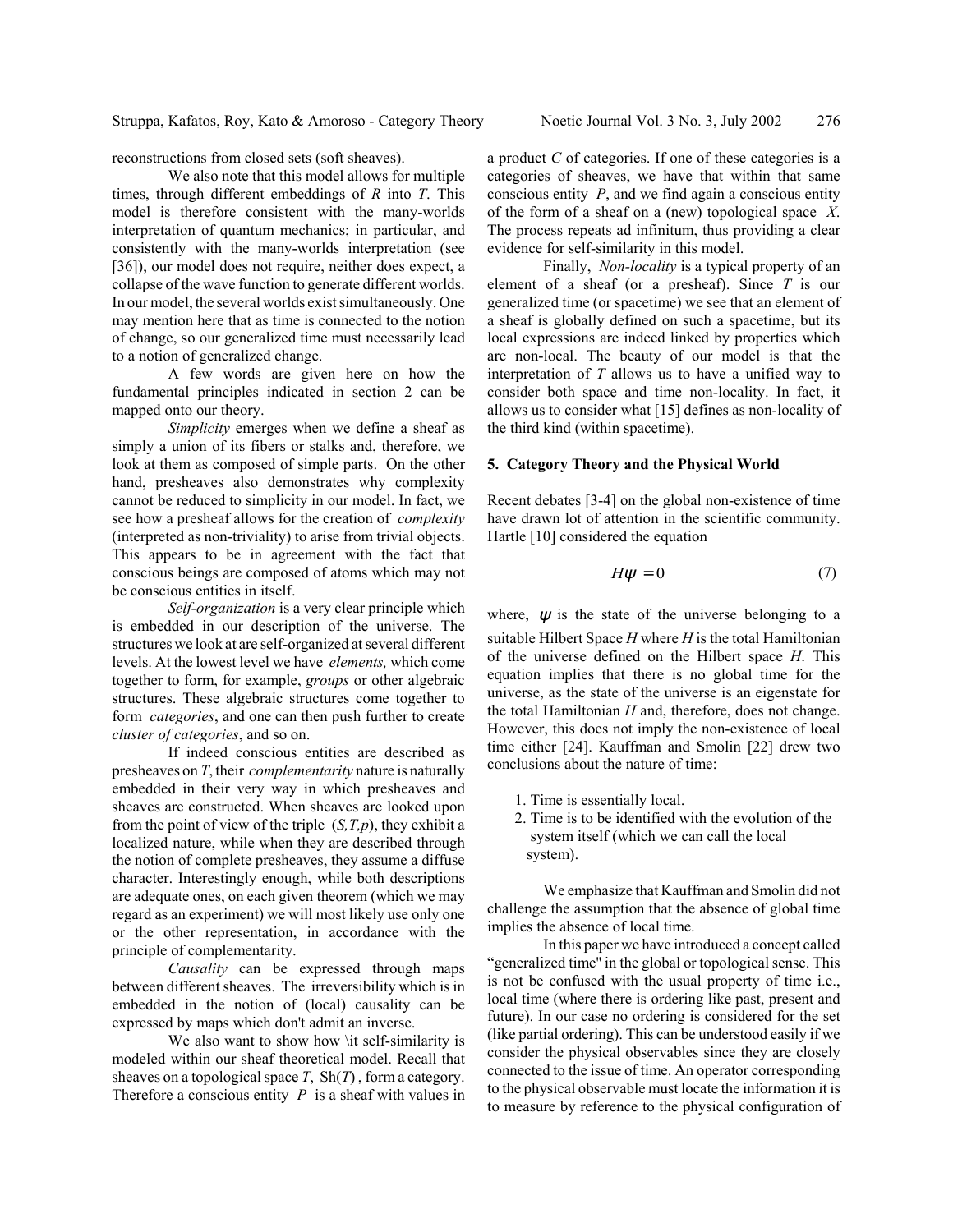the system. This is not necessary in the case of global or topological information about the field like the gravitational field. For example, general relativity is a local field theory, with local degrees of freedom and as we are local observers, it is necessary to construct operators that describe local measurements. So if one is not interested in global or topological information, we can define local time with the ordering properties.

Now if we consider the concept of "generalized time'' in the global sense, we can think of a change say "generalized change''. Again this change can not be interpreted in the spirit of Bohr's original operational interpretation of quantum mechanics. Because at the level of pure consciousness, it is not possible to construct the state of consciousness using local measurements or operational procedure. It is not at all clear how to define the information for this global system devoid of any local measurement procedure. This may be possible if one can define an operational procedure defined for the entire global system. We can have some insights from "perennial philosophies'' which will be discussed in the next section.

Category theory was developed as a general framework for many fundamental concepts like sheaves, presheaves etc. in algebraic analysis. Initially sheaves, presheaves and functors thought as purely mathematical objects. Now with the advancement of quantum cosmology it is believed that these abstract mathematical objects may play a significant role in physics.

Markopoulou and Smolin [26] proposed a formulation of the holographic principle, suitable for a background independent quantum theory of cosmology. Here, a relationship between the flow of quantum information and the causal structure of a quantum spacetime is discussed. The concept of elementary screens is defined here as set of events at which the observables of a holographic cosmological theory may be measured. These screens are spacelike-2 surfaces on which relevant degrees of freedom of the theory exist. Then they define a class of quantum spacetimes consisting of causal networks of such screens. This is known as screen networks. Also, in a partially ordered set of screens, in which two screens are related,  $s \leq t$ , when one of the future components of *s* precedes one of the past components *t*. There can be at most one edge (covering relation) from *s* to *t.* This means that, if *s* is in the immediate past of *t, t* can see one side of *s*. Then one can turn a screen network into a network of elementary quantum mechanical systems. In doing so it is assumed that quantum information propagates without change between screens and undergoes non-trivial evolution only when going through a screen. This can be done by assigning a Hilbert space to every edge of the screen network, and two (unitary) evolution operators to

each screen. Then we can define the *edge screen network* (*ES*) as the partially ordered set whose elements are edge-sets, sets of space-like separated edges *a,b*,... in the screen network *S*. A *quantum screen network* (*QS*) can be defined as a *Functor* from the edge screen network *ES* to the category of Hilbert spaces. Hence, *QS* is the *Functor.*

$$
QS: ES \to \text{Hilb.} \tag{8}
$$

such that for every edge-set a in *ES* there is a finite-dimensional Hilbert space *H*(*a*) in *QS*. Based on these concepts a discrete background independent holographic theory can be formulated where it is possible to build up a model of transmission of quantum information. In fact, an area of screen is defined as a measure of its capacity as a channel of flow of quantum information. However, this framework is its infancy and needs to be further developed. This may turn out to be a special case of our framework developed here.

Let us now discuss the various foundational principles discussed in the context of consciousness as they apply to the physical world.

1*. Simplicity Principle*: The universe is remarkably simple at fundamental levels. Symmetry in all its aspects governs nature, both physical and human. A few symmetries are needed to describe the behavior of fundamental particles which are the building blocks of universe. So it may be said that the universe is remarkably simple at fundamental levels, because a few elegant symmetries are all that seem to be needed to describe fundamental particles. For a structural universe, mathematics is the language that describes it, and Quantum Mechanics and the General Theory of Relativity are elegantly simple. Complexity in the structural universe manifests at higher and higher levels due to self organization.

2. *Self Organization*: Out of the simplicity at the fundamental levels, self organization emerges. Particles combine to form nuclei, nuclei combine to form heavier nuclei, nuclei and electrons combine to form atoms, atoms combine to form molecules. Increasing levels of organization at the molecular level yield molecules which are responsible for life. The propensity of matter to move towards self-organization requires non-linear dynamics at a certain level. In the structural domain, self-organization is produced due to the specific formal laws which are governing this domain or sub-domains of it. Gravity leads to self-organized objects like planets, stars, cluster of galaxies. Self-organization is acting in structures with cellular automata, complex adaptive systems, artificial life systems, deterministic chaos processes, all these forming the newest domains of the structural science.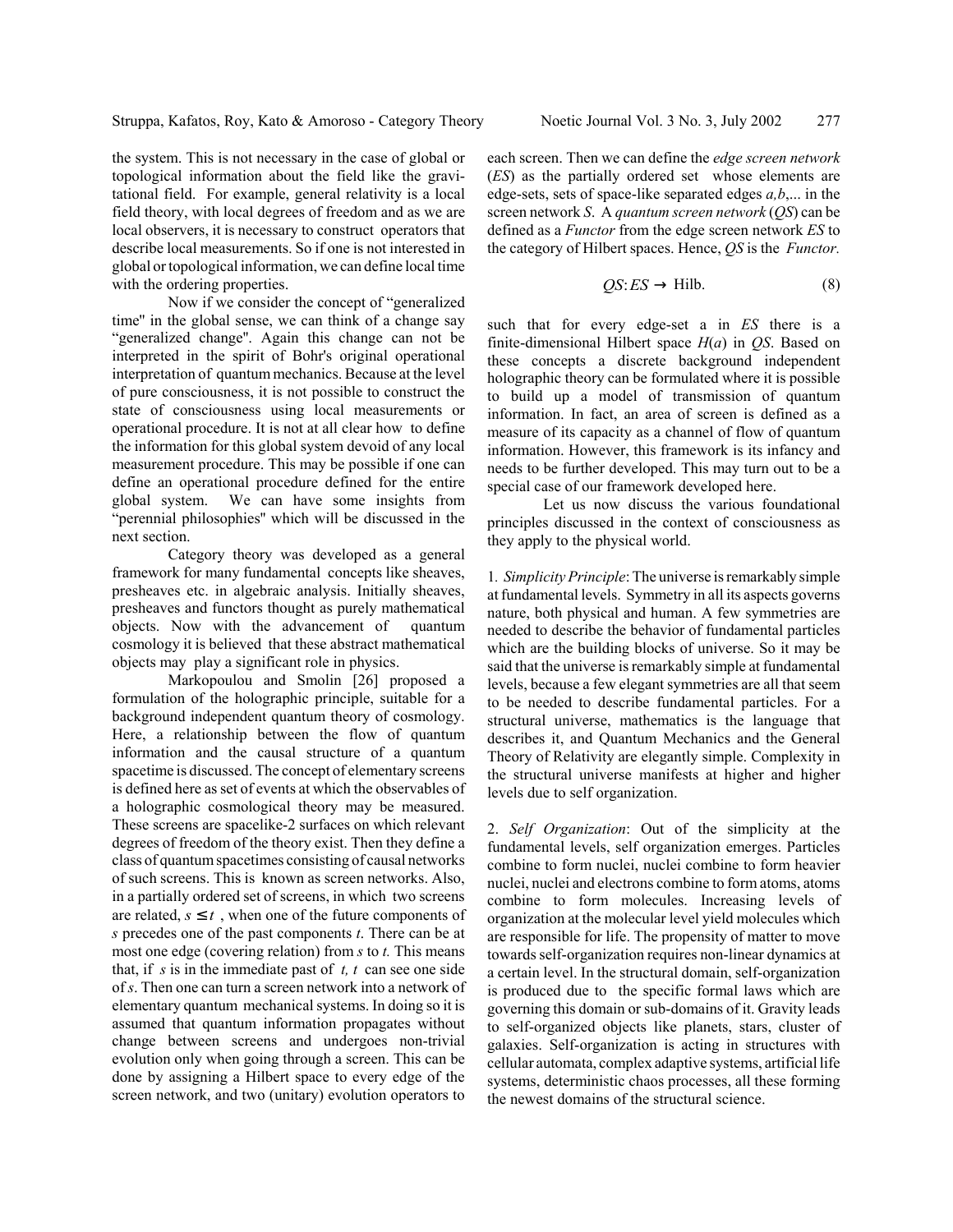3. *Complementarity*: Niels Bohr proposed the principle of complementarity in quantum mechanics as a logical framework in the conscious construction of reality. Then he tried to apply it to other domains, like biology and psychology. In fact, Bohr maintained that the most fundamental complementarity is the relationship between object and subject. In Quantum Mechanics, the complementarity manifests in the wave/particle duality in the universe. The microparticles like electrons, photons, neutrons etc. behave like particles or waves (as interference phenomena)as mutually exclusive aspects. However, both the aspects can be measured simultaneously but not with infinite precision. There will be blurring or unsharpness due to the inherent indeterminacy of quantum principle. In this sense one can think of simultaneous existence of these complementary aspects as description of reality.

4. *Complexity*: Complexity generally refers to the study of large-scale systems with many interacting components. What makes these systems complex, aside from the bare constituents, is that the most interesting ones exhibit behavior on scales above the level of constituent components. For example, in a superconducting metal, where electrical resistance vanishes, it does not make sense to ask what the resistance of a given electron is. Rather, the superconducting effect arises from a large number of electrons interacting with the atoms in the crystal lattice of metal. The functioning of the human brain. or even any of its subsystems, like the visual cortex, is a property of the neurons and their circuits operating together. Thus, the functioning of complex systems often reflects cooperative behavior and the emergence of structure. Complexity as a character of physical (or natural) processes has two distinct and almost opposite meanings.

Kolmogorov made an attempt to give an algorithmic foundation to notions of randomness and probability and Shannon studied the communication channels via his notion of information. In both the cases, complexity is synonymous with disorder and the lack of structure. The more random a process is, the more complex it is. An ideal gas, with molecules bouncing around, is complex according to the notion of Kolmogorov and Shannon. Here, the sense of "complexity'' implies the degrees of *Complication*. Again, complexity refers to how the structured, intricate, hierarchical a natural process is. In this sense, complexity is an indicator of how many layers of order or how many internal symmetries are embedded in a process. The human brain is complex this sense due to high degree of structure in its neural architecture. The distinction between these two meanings can be revealed by answering

a simple question: Is it complex or merely complicated?

In 1970's and early 1980's there is a steady progress of complex systems arising of the studies of chaos and nonlinear dynamics. During the latter period main focus was how the randomness appeared from simple systems. During these investigations, the complementary question arises, how does order emerge in large, complicated systems? Initially we had complication arising from simplicity, then we had simplicity emerging from complication. Complex nature is the interplay of just these sorts of tensions.

5. *Causality*: This principle is encountered in all physical science, including classical and quantum physics. It is closely associated with the passage of time and the finite speed of light: An effect cannot occur before its cause. In classical physics, causality is always assumed to be related to local events. In quantum physics, however, certain correlations seemingly violate the principle of local causes (see principle 7 below).

6. *Self Similarity*: A geometrical resemblance or physical correspondence between the parts of a system and a system as a whole is often encountered in the physical world. In a holographic image, each part of the image represents information about the whole so that a significant portion of that image may be lost with only insignificant loss of the information provided by the whole. In fractal geometry, the same principle appears. We have already mentioned that Smolin et al used the concept of Category of Hilbert spaces, Functor etc. to develop a holographic theory of quantum cosmology. So the self similarity prevails in all scales in the Universe.

7. *Non-locality*: The concept of non-locality raises lot of debates after the publication of the famous paper by Einstein-Podolsky and Rosen in quantum mechanics. The two particle like photons or electrons are said to be in non-local correlation if this correlation can't be explained by any local hidden variable theory. This non-locality is a property of the quantum system. Recent experiments clearly indicate [35] that this type of non-local correlation does not depend on the distance scale. This, however, does not mean that we have only spatial or temporal correlation. It also refers to the spatio-temporal non-locality [15]. The large-scale homogeneity of the universe might have natural explanation if we consider Bell-type of correlation in the early universe [29]. For example, the cosmic microwave background radiation

seems to be  $3^\circ K$  all over the causally disconnected regions of the universe. We can perhaps explain it by considering a kind of non-local correlations between the frequencies of the background photons [30].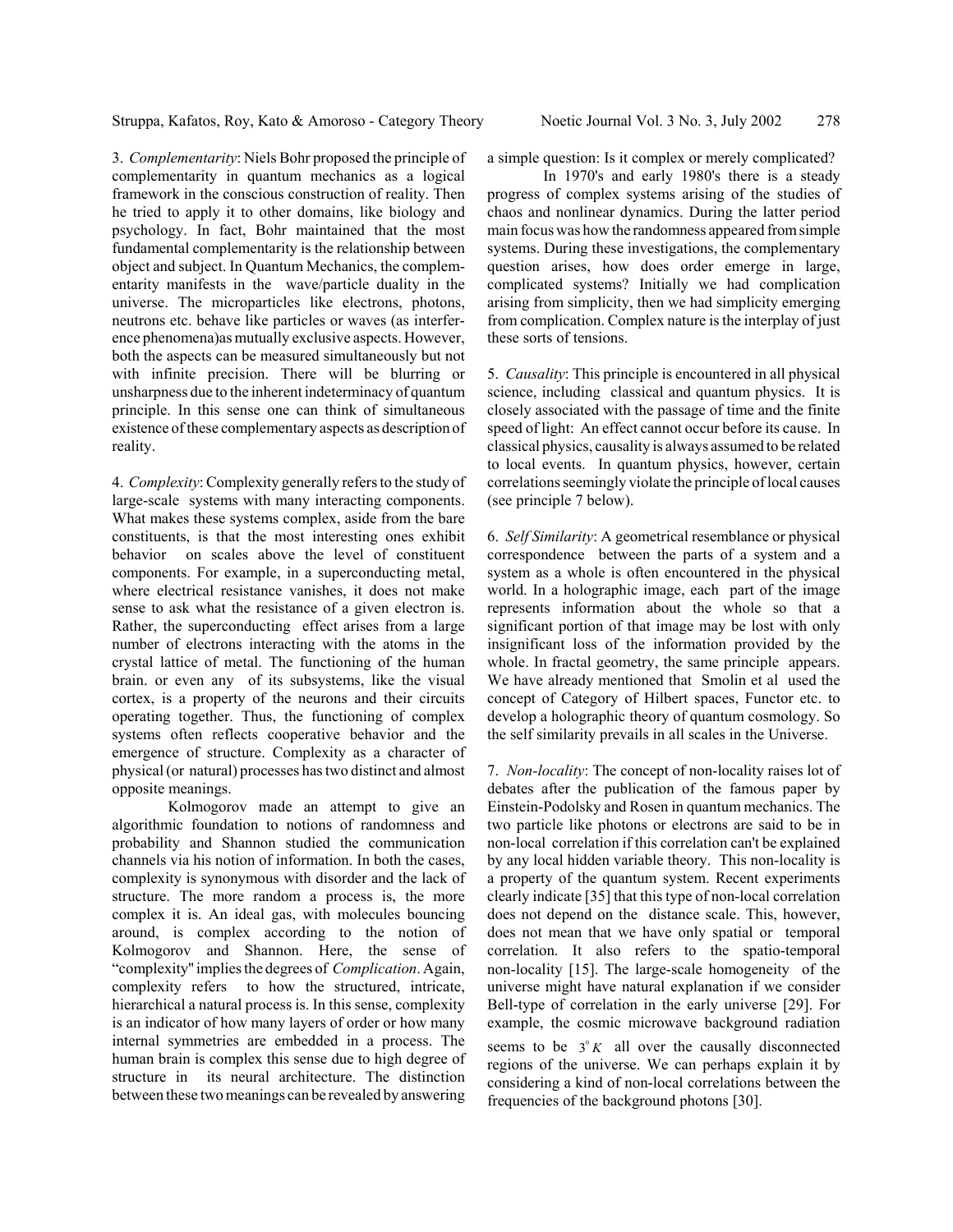#### **6. Perennial Philosophies And Category Theory**

Perennial philosophies [33] concern themselves with the nature of consciousness, the individual's place in the universe and the connection between individual and universal consciousness. Here we are concentrating on some statements that are more of a philosophical rather than a predominant religious tone, although we have to emphasize that the link between philosophy and religion is, often, very tight. Our purpose is not to do a comparative analysis of different perennial philosophies as they relate to consciousness. This would be a vast task and beyond the scope of this work [14]. Rather, our purpose is to examine the ties between perennial philosophy and our proposed framework of category theory as the language of consciousness. The foundational principles are applicable to perennial philosophies and as such, they link consciousness to its formulation in terms of category theory.

We are concentrating here on statements found in, perhaps, the most ancient Indian philosophical system, Shaivism and its more recent specific form as developed in Kashmir, [7-8, 27, 31-32]. Kashmir Shaivism is a philosophical system developed by sages such as Abhivanagupta, Kshemaraja, Vasugupta and others in ancient Kashmir between the eight and thirteenth centuries A.D. It holds a three-fold monistic view of ultimate reality, which is termed *Paramashiva*, which translates to Supreme Shiva or Supreme Consciousness and it is in harmony with the broad principles, although not necessarily the details, of other major Eastern perennial systems such a Vedanta [28]. Shaivism holds that the ultimate, underlying principle is Universal Consciousness and is also the ultimate source of the mind. As we will see below, the dynamic Universal Consciousness gives rise to an increasingly complex but rhythmical, flowing universe or, more accurately, infinite universes. The creative process itself is a vibration (spanda) of Ultimate Reality and as such, Shaivism is also the doctrine of vibration \citeD. In terms of the foundational principles formulated above, the same perennial principles map to the mathematical/physical principles in the most direct way. One should not consider these principles, as somehow, forming a hierarchy or sequence. Rather, if anything, they apply simultaneously at all levels with or without any specific manifestation.

According to Shaivism [14], consciousness enjoys and is characterized by a five-fold act which constitutes the dance of Shiva Nataraj: Creation (or emanation) identified with the deity Brahma; Sustenance (or preservation) identified with the deity Vishnu; Reabsorption (or destruction) identified with the deity Shiva or Maheshwara; these first deities constitute the fundamental triad of Shaivism; there are, however, two other most important acts in Universal Consciousness: Concealment (the property of consciousness that it forgets its own Ultimate Reality, its origin from a universal level): and Revelation (or grace, through which consciousness or the individual self realizes its own Ultimate Self or remembers its origins). As we will see below, these five acts find a correspondence in category theory.

The five acts, which are ever-flowing steps in the universal creative unfoldment of consciousness, taken in pairs constitute complementary aspects of the creative process (principle of complementarity). Viewing consciousness in terms of the five-fold act, provides a view that everything in the universe is fundamentally the same, i.e., consciousness is remarkably simple (principle of simplicity). In fact, Shaivism states that Paramashiva, possessing the three-fold nature of Being, Consciousness, and Universal Bliss (Sat-Chit-Ananda), gives rise to the universe through the five-fold act. In other words, the universe at its fundamental level is remarkably simple, it is nothing other than Consciousness itself. At the deepest levels, Paramashiva integrates the most fundamental complementary relationship, that between subject and object, in fact it integrates all relationships and oppositions. As such, we see that even though it may not be possible to understand the universe intellectually, due to its vast complexity, it can, nevertheless be experienced at the deepest levels as an unifying, underlying, Consciousness of Being. By an infinite combination of these acts, infinite universes and objects arise (principle of complexity). In other words, the creative process gives rise to a vast system of complexity, which, taken in its complementary aspect of simplicity, derives from self organization (principle of self organization). The complex universe, possessing self-organizing relations between its parts, is greater than just the sum of its parts. Yet, at a fundamental level it is remarkably simple, it is Universal Consciousness itself. The five-fold act applies at all derived steps of the creative process and through the projection of consciousness into the object-subject relationship (principle of self-similarity). Self-similarity at the physical levels is nothing but a manifestation of the self-similarity of consciousness that applies at all levels. Undifferentiated consciousness in its basic nature as Sat-Chit-Ananda and its five-fold act extends "everywhere", beyond space, beyond time, with no beginning or end, except as viewed from a limited (concealed or local differentiation) point of view (principle of non-locality). The five acts can also be considered to provide a causal engagement that ultimately reduces to the fundamental complementarity between subject (Consciousness) and object (the Universe): It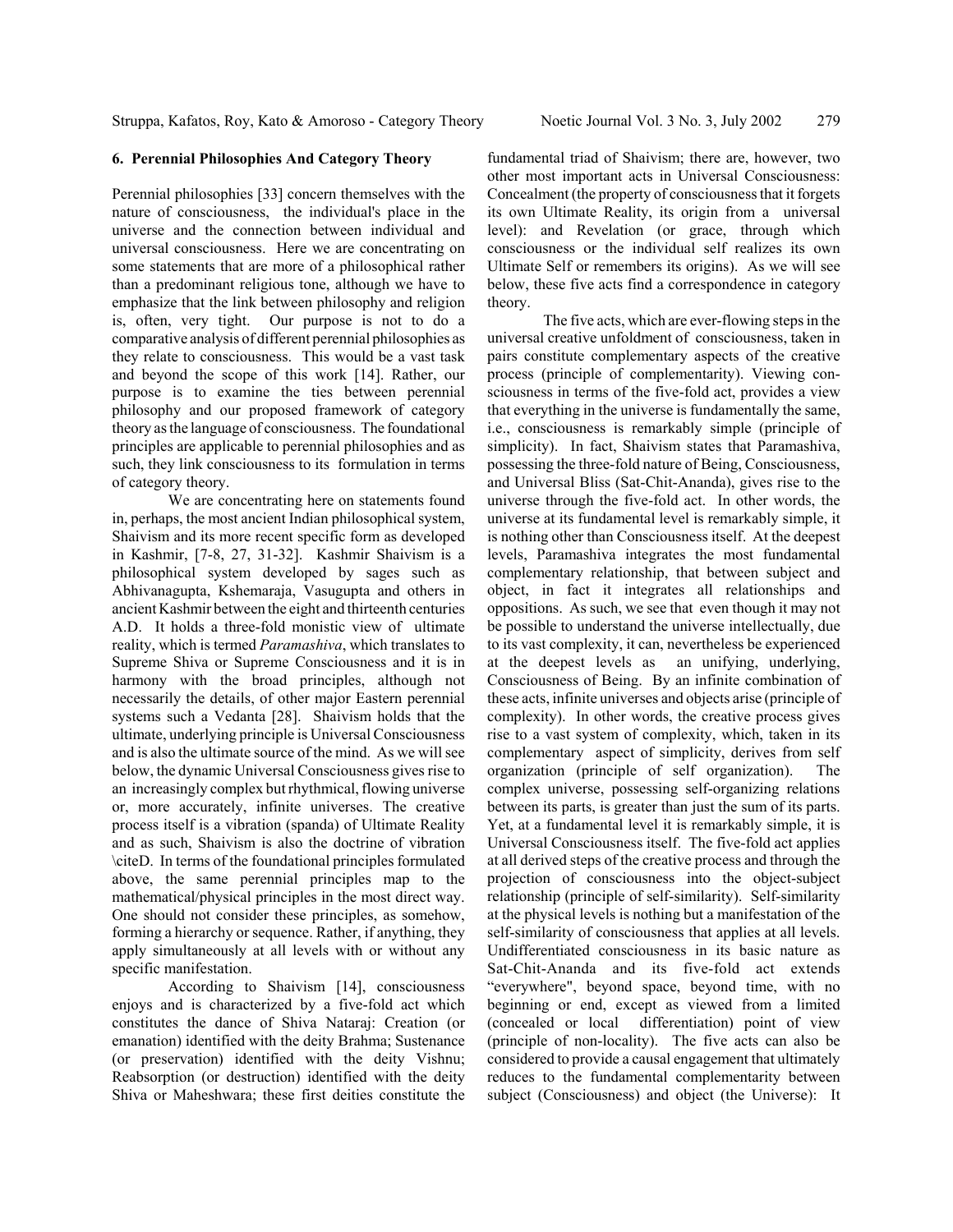destruction of something else, etc. (principle of causality). The five acts are the way that self-projection gives rise to self-organization, the organized parts being created, sustained, and ultimately, destroyed, thus appearing as a series of causes.

To recapitulate, the five-fold act reveals an underlying dynamic, or ever-flowing (spanda) Universal Conscious-ness (Paramshiva), assuming complementary aspects or roles (static: Shiva, dynamic: Shakti) and projections (expansions and contractions) [8, 27, 31]. Universal Consciousness provides a self-similarity which is inexorably tied to a profound simplicity, the ultimate levels are exceedingly simple, yet from these levels an exceedingly high complexity arises in a series of selfsimilar projections of Universal Consciousness, giving rise to many universes and levels of creative process[14]. The five-fold act of Universal Consciousness providing Selforganization, or in Shaivite terms Self-projection, is not static, it is ever-flowing and dynamic. Ultimate Consciousness (Paramashiva) in its Being or static aspect (Shiva) is, also or simultaneously, dynamic, creative and possessing all powers (Shakti).

Kafatos and Kafatou [14] considered the application of the five-fold act to quantum processes as derived from quantum electrodynamics, the dance, say, of a proton which becomes a myriad of particle-loops (creation, sustenance and destruction), losing its identity if seen in finite spatio-temporal ranges (concealment) but, in reality, never losing its true identity as a proton (revelation). These actions naturally arise in category theory.

In our categorical framework, Consciousness (or Paramashiva) is identified with the category *C* of all presheaves from the fixed topological space *T* to the given infinite product of categories. The will of Paramashiva consists in the choice of a single presheaf *P* to be considered. When such a choice occurs, the will of Paramashiva creates *P* and at the same time, in a typical complementarity behavior, destroys all the non- *P* (or the entities not chosen). It is at this stage, as in Shaivism, that the distinction between object and subject is first created. Sustenance of the presheaf *P* is identified with its "life" over an open set *U* in *T*; correspondingly (and dually), *P* chooses non-living or non- *U*. When *P* is considered as an individual functor, this corresponds to concealment. *P*, as an individual functor, is oblivious to its real origin (concealment). But reabsorption and grace (revelation) arise when the functor is seen as an integral part of the universal category *C*. Note how in this interpretation each action has a dual or complementary one. Note also that each presheaf, as a functor, takes values in a product of categories. Each category represents a different state of consciousness. The choice of a specific category is to be interpreted as the action of the conscious entity, while the functor itself is knowledge.

### **7. Conclusions**

In conclusion, in the present work we have established the link between category theory, physical theory and perennial philosophies as they all related to the issue of consciousness: Category theory as a generalized language of mathematics has been shown to be widely applicable to physical theories and as such it is not just a powerful mathematical language, it is also perhaps the foundation of physical theories. Since consciousness may be difficult, if not impossible, to formulate in terms of analytical methods, a powerful, "pre-analytical" mathematical language may be appropriate for consciousness, as it is for physics. The "glue" that allows us to perceive the connections in a most direct way is a set of foundational principles. These appear to apply at all levels, pointing perhaps to a dynamic, ever-flowing, five-fold creative process of consciousness as being of most fundamental significance for the universe. I n Indian perennial philosophy schools of thought, "Sankhya" is believed to be one of the oldest schools. The meaning of the name "Sankhya" has been the subject of considerable speculations. According to one school, the very meaning of the word"Sankhya" indicates either wisdom in general or that knowledge which consists in enumerating different categories. Another school holds that not only the term signifies the enumeration of categories but also signifies discrimination or choice for matter and pure consciousness. This is very much similar to the concept of choice which we have associated with category theory.

#### **References**

[1] R.L. Amoroso, Consciousness, A Radical Definition: The Hard Problem Made Easy, The Noetic Journal 1:1 (1997), 19-27; also in Science and the Primacy of Consciousness, R. Amoroso, R. Antunes, C. Coelho, M. Farias, A. Leite & P. Soaews (eds.) Orinda: Noetic Press (2000), 35-45.

[2] R.L. Amoroso, A Brief Introduction to Noetic Field Theory: The Quantization of Mind, in L. Rakic, G. Kostopoulos, O. Rakovic and O. Korega (Eds.), Brain and Consciousness, Belgrade, EPCO, 1997, 297-302.

[3] R.L. Amoroso, The parameters of temporal correspondence in a continuous state conscious universe, in R. Buccheri and M. Sania (Eds) Studies on the Structure of Time: From Physics to Pyscho (Patho)logy,

Dordrecht: Kluwer, 2000.

[4] J. Barbour, The End of Time, Wedenfeld and Nicolson, 1999.

[5] Bredon, Sheaf Theory, New York, 1980.

[6] M. Draganescu and M. Kafatos, Generalized Foundational

Principles in the Philosophy of Science, The Noetic Journal 2:3, 1999.